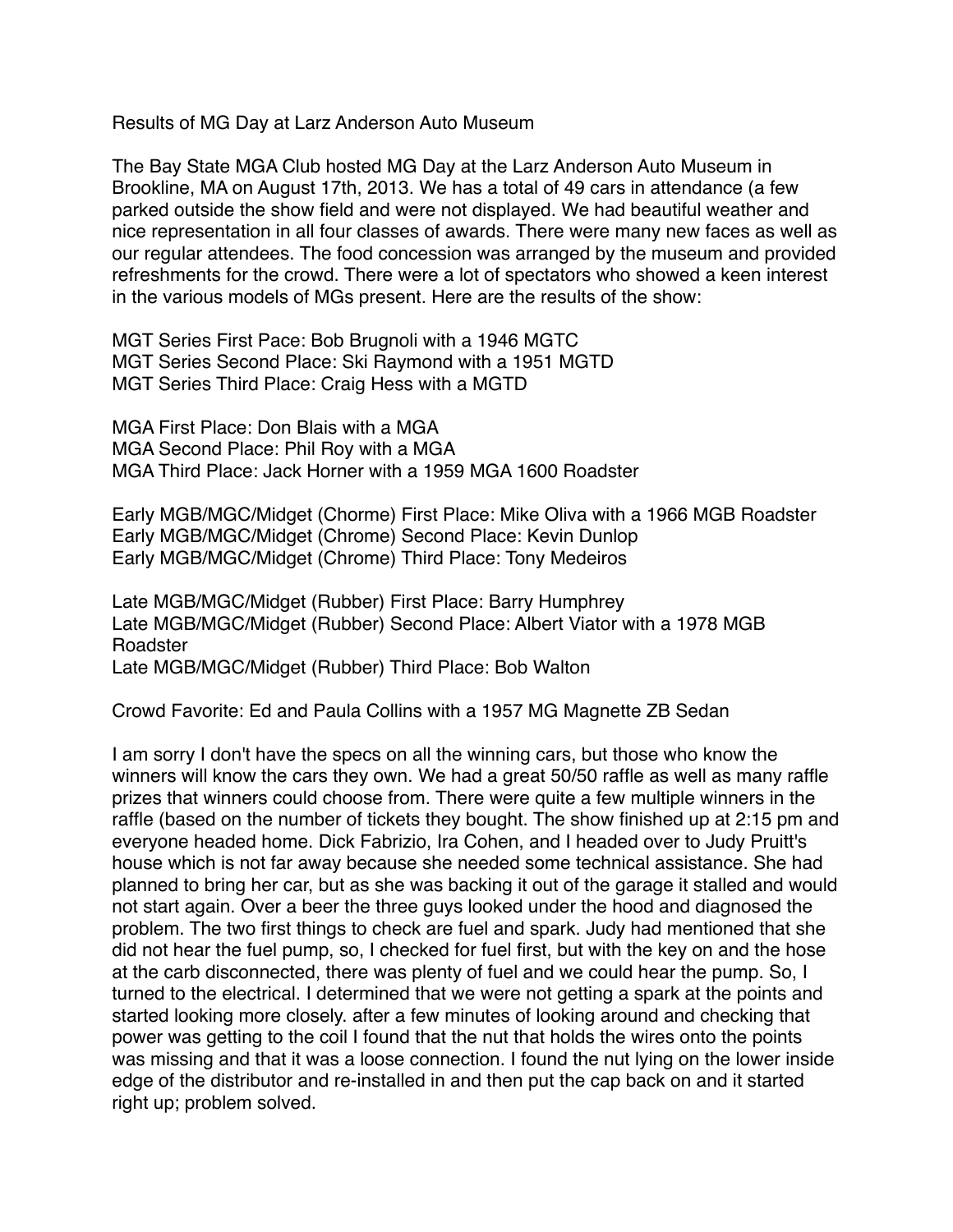We enjoyed the day and hope to see all of you back for next year at MG Day at Larz Anderson Auto Museum.

Safety Fast,

Jack Horner President, Bay State MGA Club

Some of the cars on the field: